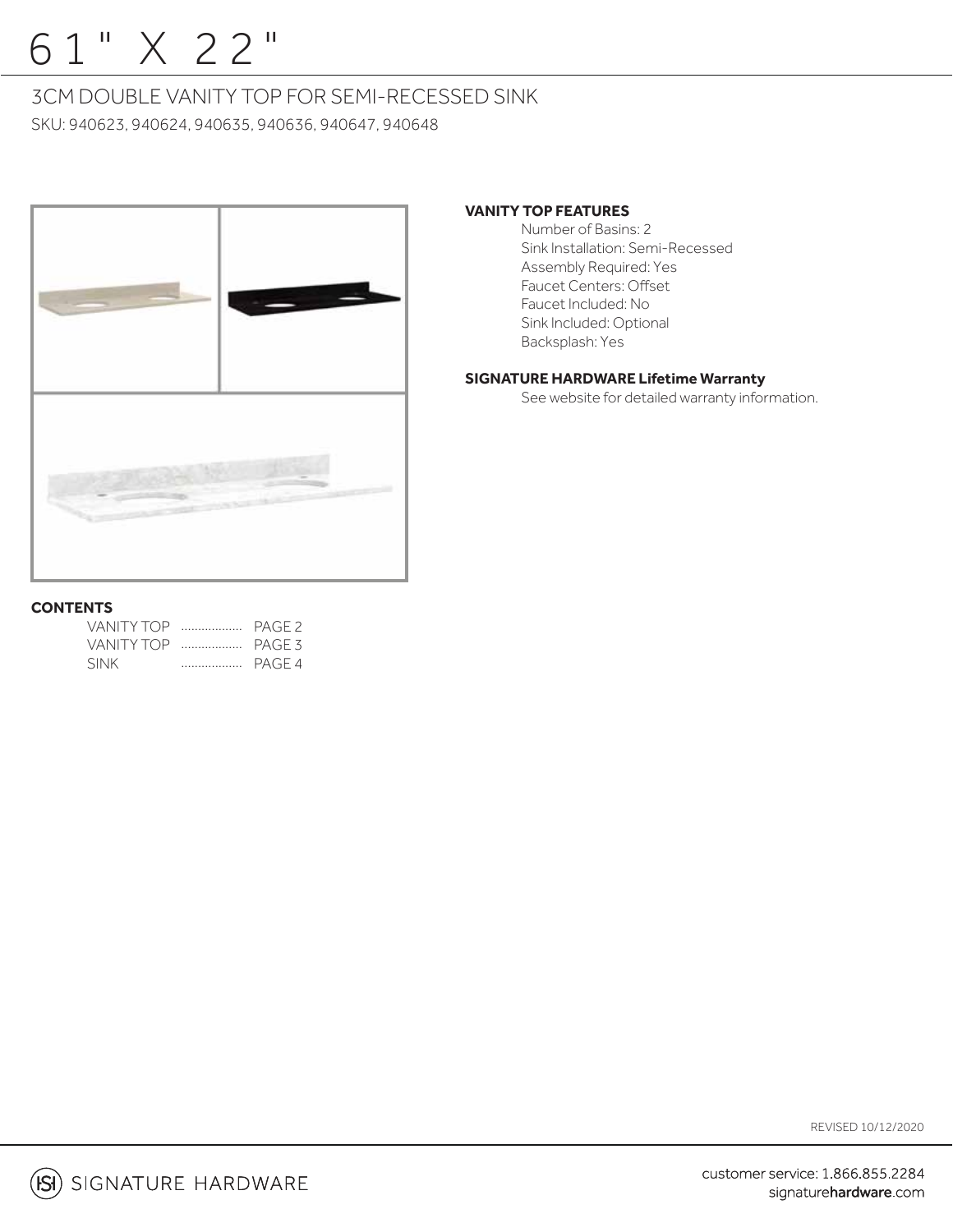## 61" X 22"

### STONE VANITY TOP WITH 30-1/2" SINK DRAIN CENTERS

SKU: 940623, 940624, 940635, 940636, 940647, 940648



#### **FEATURES**

 Basin Length: 17-1/8" Basin Width: 17-1/8" Drain Size: 1-1/2" Vanity Top Depth: 22" Vanity Top Width: 61" Vanity Top Thickness: 3cm

### **APPROXIMATE WEIGHTS**

 Granite: 155 – 165 lbs. Marble: 155 – 165 lbs.  $Quartz: 145 - 155$  lbs.

All Measurements are approximate.

It is recommended to have the product at the job site before finalizing plumbing.

Only stone tops include a backsplash.

**SIGNATURE HARDWARE LIFETIME WARRANTY** See website for warranty information

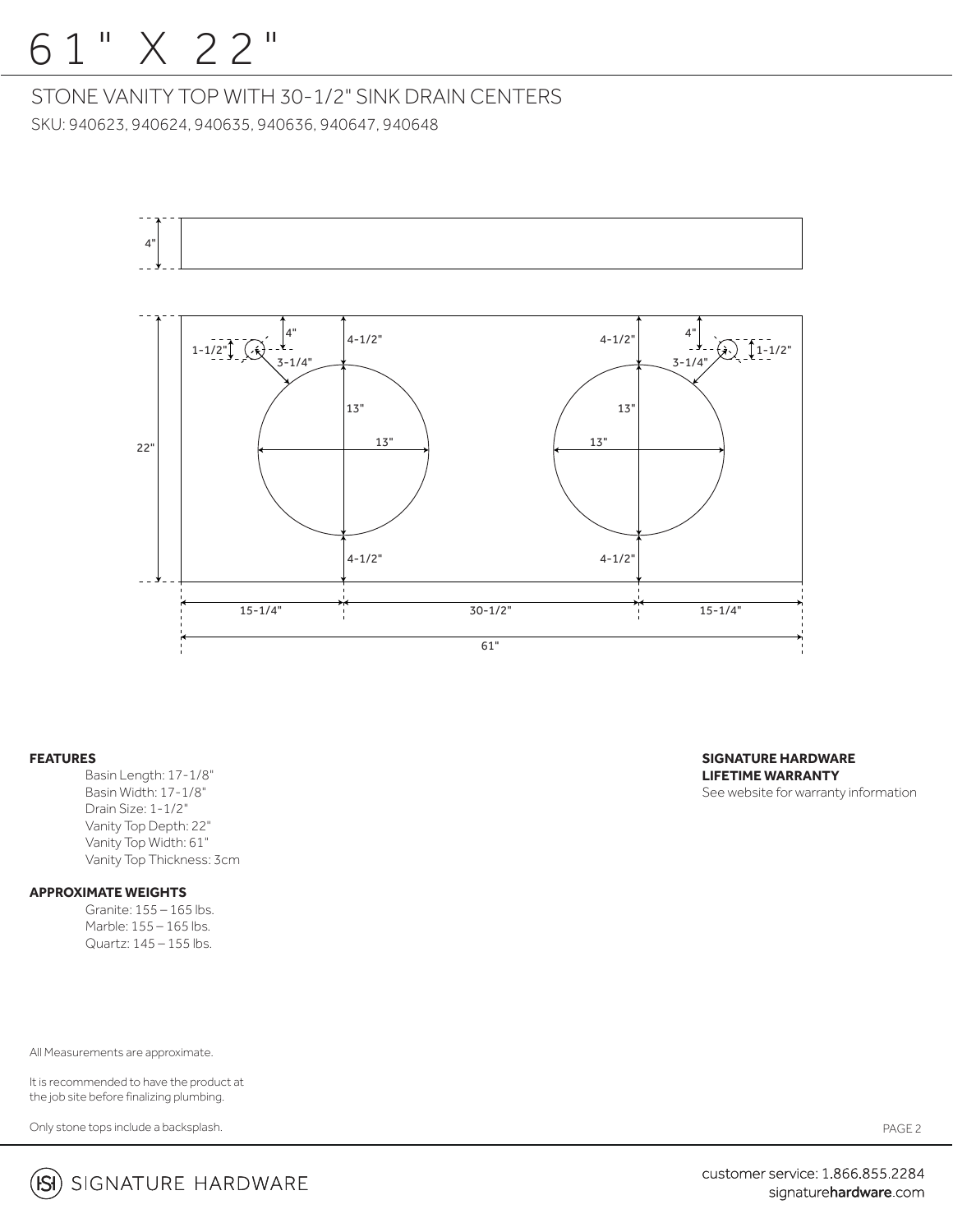## 61" X 22"

STONE VANITY TOP WITH 36" SINK DRAIN CENTERS SKU: 940623, 940624, 940635, 940636, 940647, 940648



#### **FEATURES**

 Basin Length: 17-1/8" Basin Width: 17-1/8" Drain Size: 1-1/2" Vanity Top Depth: 22" Vanity Top Width: 61" Vanity Top Thickness: 3cm

### **APPROXIMATE WEIGHTS**

 Granite: 155 – 165 lbs. Marble: 150 – 160 lbs.  $Quartz: 140-150$  lbs.

All Measurements are approximate.

It is recommended to have the product at the job site before finalizing plumbing.

Only stone tops include a backsplash.

**SIGNATURE HARDWARE LIFETIME WARRANTY** See website for warranty information